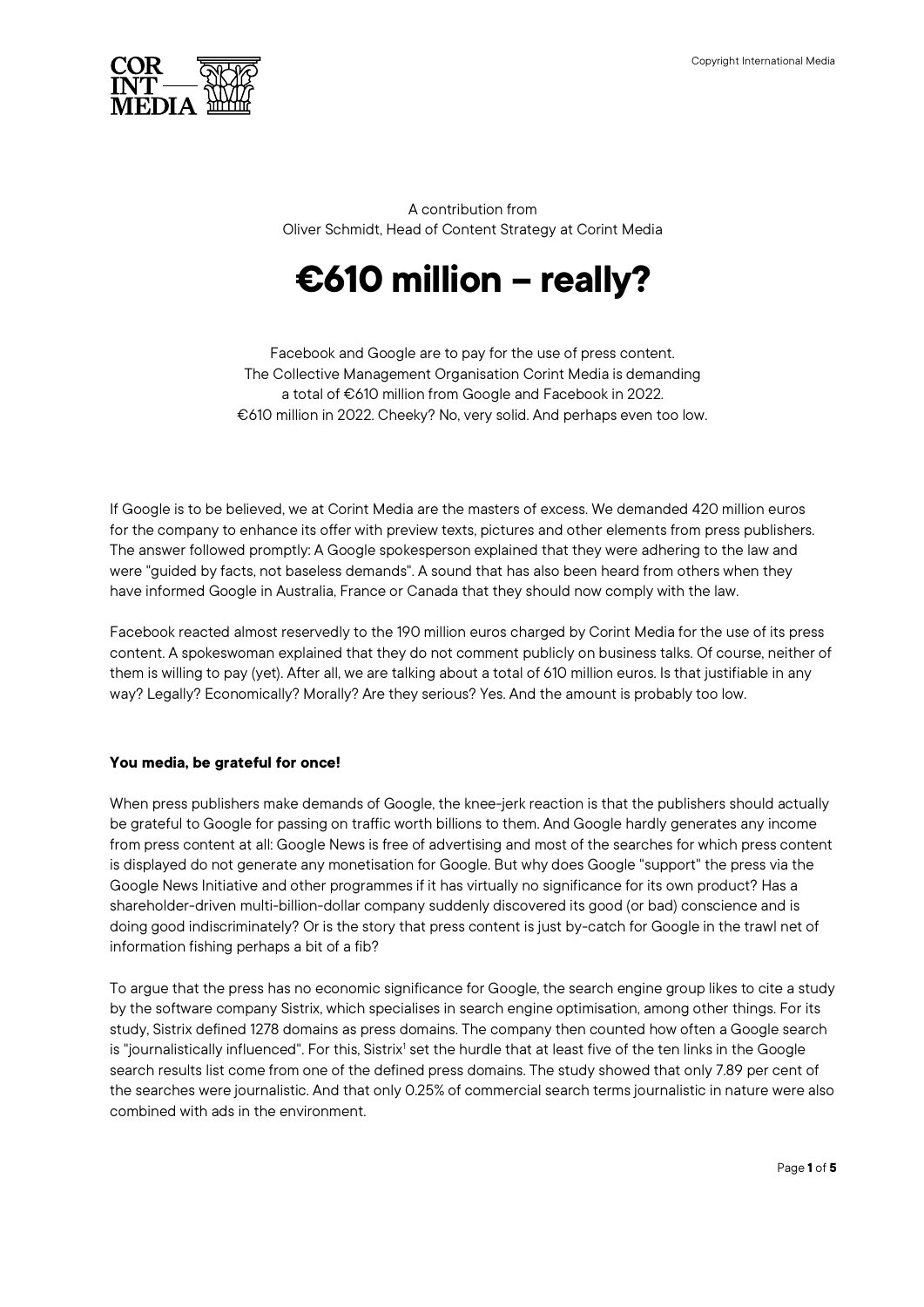### **Press is important - for Google!**

This would support the assumption that the press is only of secondary importance for Google. However, it is doubtful whether the approach of setting at least half of the ten search results displayed as the threshold for classifying a search as journalistic is correct. In Germany alone, there are 16 million .de domains competing with these 1278 offers. But what the study mainly ignores is what happens after the search. Where does the "golden click" go, with which Google earns so much money?

Google is a black box of which not even the contours can be discerned. The algorithm and the most important performance data are secret. Only sometimes a brief glimmer of light falls into the box - or some darkness seeps out of it, depending on which side you look at it from. The post on Google's blog "The Keyword" on 18 November 2021, in which Philipp Justus announced the agreement with some German publishers on the licensing of ancillary copyrights, was one of these illuminating moments. Justus pointed out once again how important Google is for publishers. He said that Google forwards 8 billion clicks per month to publishers in Europe alone. This figure is based on a statement by Richard Gingras, Vice President News at Google, who also wrote in a blog post in 2020 that Google forwards 24 billion<sup>2</sup> clicks per month to publishers worldwide. These figures must make you wonder. It's true that Google is used to gigantic figures. But 24 billion clicks? Per month? How does that fit in with the claim of the marginal importance of press products for Google? Are 24 billion clicks just a sediment in the world's biggest search engine?

#### **Let's estimate the traffic ...**

Approaching the answer to this question requires context. Estimates of how many searches Google performs each month suggest a value of around 180 billion<sup>3</sup> by 2020. That's how often people type in a search term and let the robot do its work. If you combine this 180 billion with the 24 billion clicks that Google says it sends to press offerings, about one in seven Google searches would end with a click on a press product.

However, these two figures cannot simply be put into a ratio. One figure refers to a number of clicks, i.e. user interactions, that come out of the Google offer. The other number is much more abstract, as it only says something about what users put into the search engine and almost nothing about what they get out of the machine. That is why both numbers have to be made comparable with auxiliary variables. First of all, not every search triggers a click on a search result. This phenomenon is described by the so-called "zero-click search" rate, i.e. the proportion of searches that are not followed by a click or only a click that remains in the Google universe - in the case of a YouTube video, a click on "news", a click on an image, or a click on a search result. on "News", an image search, or a search on Google Maps. This rate was around 65 per cent4 in 2020. So pretty much exactly two-thirds of search queries are not forwarded to an external offer. For pretty much everyone except Google - this figure is a disaster. Google is then no longer a market dominator, Google is the market and the product that is traded on the market. Google has built a fence around its users and at every point where a hole is provided in the fence, the corporation can make money. To understand this, you have to understand what Google actually does to make money. Explained briefly and superficially: advertisers offer money in auctions for their pages to be displayed particularly high up in the search results. When a user clicks on one of these paid links, the advertiser pays Google for it. Depending on how great the competition is between those willing to pay for the respective search term and how promising the product offered is, such a click can bring Google up to 50 euros<sup>5</sup>. The decisive factor is that users click.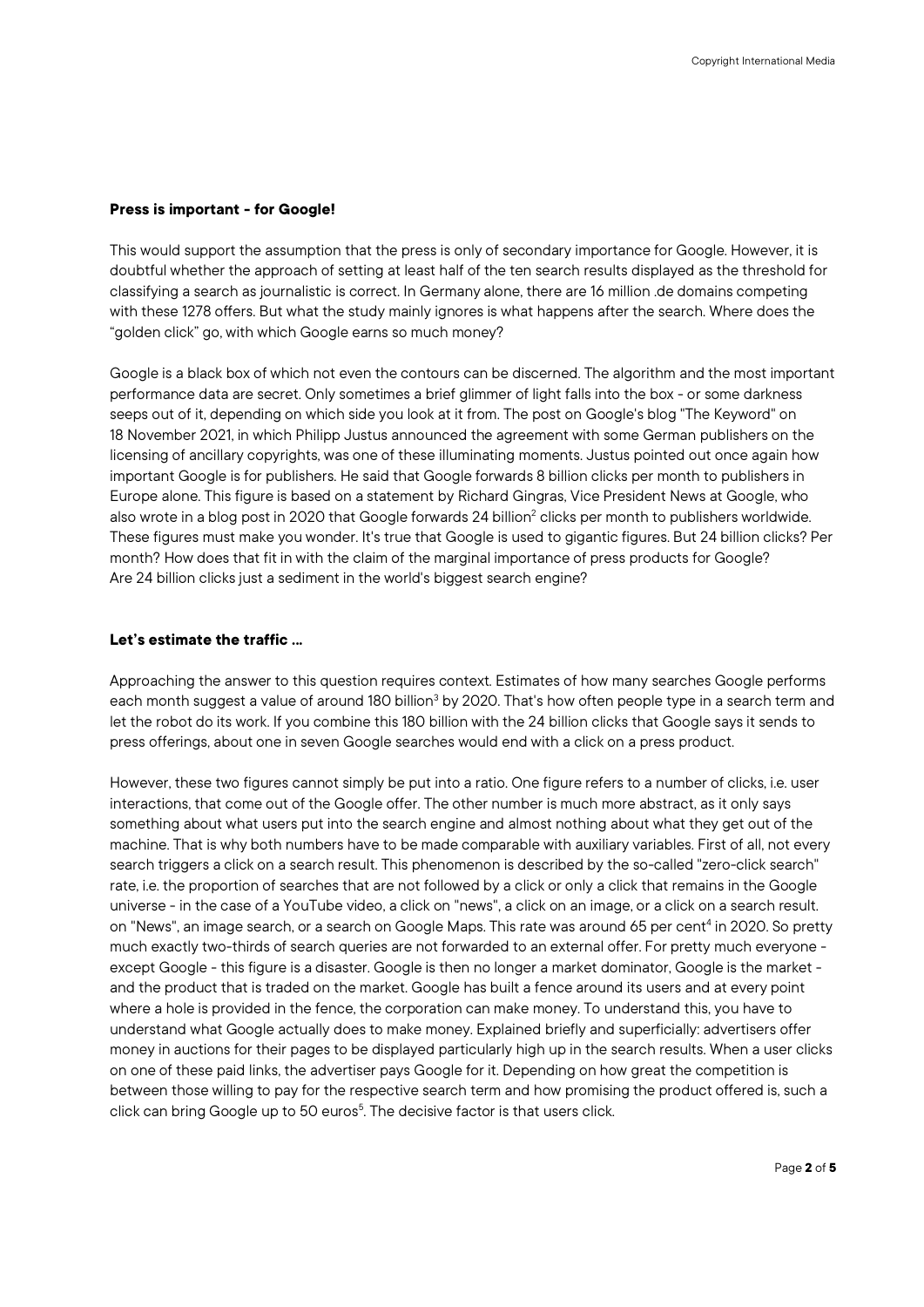After deducting zero-click searches, Google would have a monthly forwarded traffic of around 60 billion searches. Users click 60 billion times on a search result that leads them from Google to the page where they find an answer. And according to Richard Gingras, Google forwards 24 billion clicks per month to press products. This probably includes traffic coming from Google News or Discover. A large part of the traffic that Google forwards to publishers comes from Google Discover. But for Google, it doesn't matter whether people click on publisher content from Search or Discover. Every click raises the profile. Every interaction makes the user a little more transparent and thus easier to market. Discover itself as a feature on Android smartphones in turn makes Google's operating system more attractive and binds customers to the Android brand. Everything is connected to everything else, so that even with a generous interpretation of the 24 billion clicks, it can be concluded that press content is responsible for around 20 per cent of the interactions of users on Google's products Search, News and Discover. This thesis is also supported by a study by the US publishers' association News Media Alliance, which estimated the share of press content in Google search results at 20 to 40 per cent in 2019.

#### **Google and the order of the web**

So much for the quantitative importance of the press for Google. Let's talk about quality. The core of Google's success may be its code. The crawler, the algorithm, the unique hit accuracy that seems to really lead users to the answers to their questions. But that's not why people use Google. People use Google because Google is the door to the internet. People use Google because they believe they can find an order to the whole thing there. For this, order is important - i.e. the code - but above all the whole, i.e. the totality of the visible internet. If users had the feeling that Google was withholding something important from them, they would use a competitor's product. So how important is press content for the completeness of the web?

The internet - or the part of the internet that Google makes visible - roughly speaking consists of three parts: First, the part where people network with each other, i.e. forums, social networks, etc.. The second large part is information or content offerings - databases, scientific publications, encyclopaedias, videos, music and even press publications. The third part consists of commercial offers, i.e. websites on which companies try to sell something to customers. While the first two parts are growing, the third is exploding. The sum of all eCommerce sales accounted for 4 trillion dollars worldwide in 2020. Add to that online advertising, marketing, and B2B business conducted online. The net is a gigantic shopping mall of products, pastimes and views of the world - and thus a 1:1 replica of the offline world. For about four hundred years, journalists have been helping to make this world comprehensible to everyone. Publishing offers orientation because its product is the ordering of information. If the order is bad or the information is wrong, the product dies. That is why publishers have the inner motivation to keep their product clean. They do not want to and must not allow themselves to be dragged out of the sector of information offerings into the sector of the commercial network. Press offers are indeed part of the shopping mall, but only as a map at the entrance.

#### **Press creates trust**

In this image of the net, Google manages to position itself as an honest broker that connects people and information seemingly without self-interest. And it does so with an air of incorruptibility that makes the blind Justitia look like a sinister member of the Mafia. The priceless asset of the search engine is not its code, its algorithm, but the trust its users place in the search results list. Those who do not trust the results of a search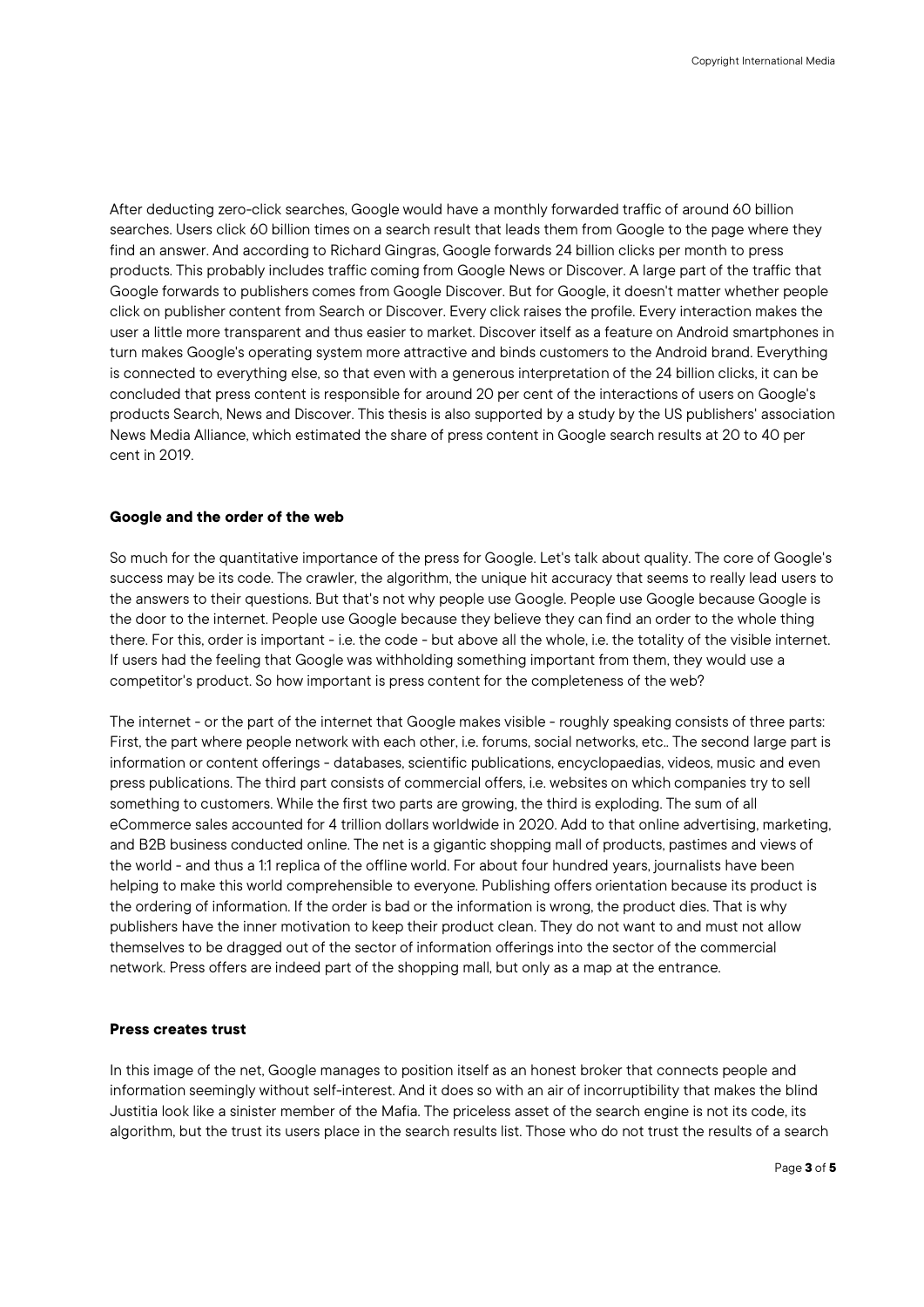will change the channel. Google's strategy can only be to manipulate the user only minimally. The search results should only ever be tailored to the "profiled" user to such an extent that he or she does not suspect that they are being influenced. An essential part of this trustworthy offer that Google presents is press content. They are - for the most part - beyond doubt of influence. By taking place in search engines, press publishers also transfer their trust bonus to the search engine. For the engine, this makes them priceless. Precisely for this reason, they should be fairly remunerated.

## **Is 610 million fair? Yes!**

In conclusion, the question remains whether 610 million euros is a fair sum for part of the German press. Fortunately, the Copyright Act (UrhG) and its decades of application define what is fair. The benchmark for calculating fair remuneration is to levy percentages on the relevant sales of the exploiter. The idea behind this: The turnover from the use of other people's content must go to those who provide the content, who make that content available. The usual rate for licensing exploiters such as search engines is 11 per cent of the turnover. This was also confirmed by the Arbitration Board of the German Patent and Trademark Office (DPMA) in its decision of 2015<sup>6</sup>. It spoke of "a tariff rate of eleven per cent, which in itself would be appropriate for a total repertoire" - meaning: as long as all press publications in Germany are covered, 11 per cent is appropriate.

Once again the cross-check: At least 20 per cent of interactions from Google Search, News and Discover end up with press releases and press content is an enormously important content for Google in terms of quality. Perhaps, under these circumstances, the licensing experiences of other exploiters should be reconsidered. A licence rate of just those 20 per cent that actually make up the traffic at least does not seem utopian. In any case, the licence sum remains linked to the turnover. And this is where new problems begin.

According to official figures, Google Germany GmbH, with its headquarters in Hamburg, last year generated revenues of 715 million euros. However, this is only for services such as booking ads. Answering the question of how much money Google really earned in Germany is like a circumstantial evidence trial. Exhibit A: The market for search engine advertising in Germany alone amounted to about five billion euros in 2020. Google has a market share of over 90 per cent here. This money must have gone somewhere. In addition - Exhibit B - Google is still active in display advertising via AdSense. And income from YouTube advertising and other advertising revenues further inflate Google's turnover in Germany beyond the pure search engine market. According to calculations by Corint Media, based on Exhibit C - Google's European turnover of around 50 billion euros - Germany accounted for around 9 billion euros in 2020. And thus around 8 billion more than Google Germany reported - and taxed through profit. If you add it all up, the licence rate, the turnover, the size of our rights portfolio, the roughly 250 digital publishing offerings that have contributed their rights to Corint Media - including the titles of Axel Springer and several regional publishers - must receive a revenue share of 420 million euros in 2022. According to the same calculation, Facebook will receive around 190 million euros. Eleven per cent of a hell of a lot still remains quite a lot.

€610 million are legally - via copyright law and its application - as well as economically by means of the rule of three very well justifiable. The question remains as to the moral justification. For around 600 million euros, one can pay for an extension to the Chancellor's Office, take over German development aid to China for a year or build 10 per cent of an airport in the Berlin area. Does the press deserve as much as it is supposed to get here? Perhaps one must ask differently: What would it mean for the press landscape if it got what it deserves?